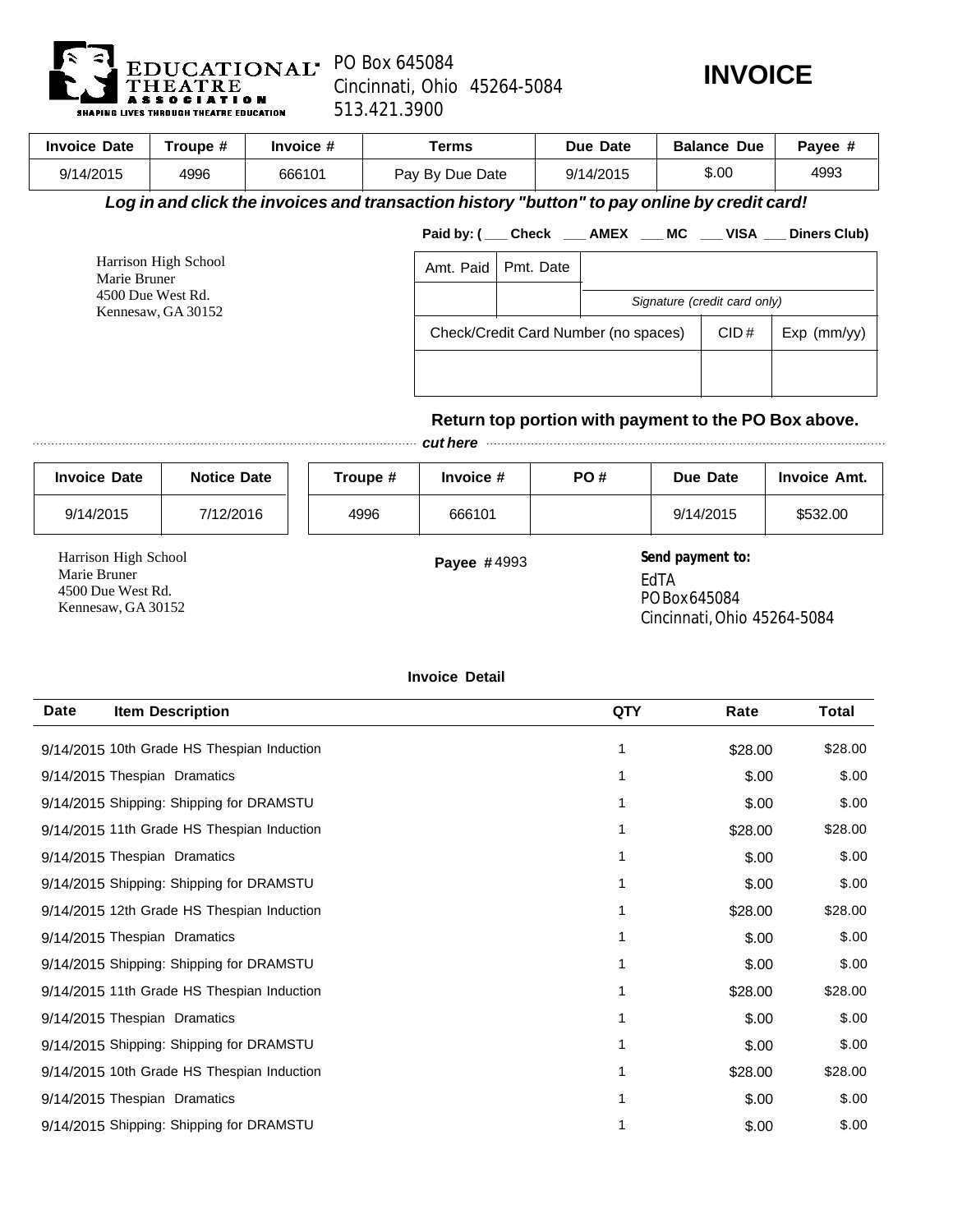

Cincinnati, Ohio 45264-5084 513.421.3900

## **INVOICE**

| 9/14/2015 11th Grade HS Thespian Induction | 1 | \$28.00 | \$28.00 |
|--------------------------------------------|---|---------|---------|
| 9/14/2015 Thespian Dramatics               | 1 | \$.00   | \$.00   |
| 9/14/2015 Shipping: Shipping for DRAMSTU   | 1 | \$.00   | \$.00   |
| 9/14/2015 12th Grade HS Thespian Induction | 1 | \$28.00 | \$28.00 |
| 9/14/2015 Thespian Dramatics               | 1 | \$.00   | \$.00   |
| 9/14/2015 Shipping: Shipping for DRAMSTU   | 1 | \$.00   | \$.00   |
| 9/14/2015 11th Grade HS Thespian Induction | 1 | \$28.00 | \$28.00 |
| 9/14/2015 Thespian Dramatics               | 1 | \$.00   | \$.00   |
| 9/14/2015 Shipping: Shipping for DRAMSTU   | 1 | \$.00   | \$.00   |
| 9/14/2015 10th Grade HS Thespian Induction | 1 | \$28.00 | \$28.00 |
| 9/14/2015 Thespian Dramatics               | 1 | \$.00   | \$.00   |
| 9/14/2015 Shipping: Shipping for DRAMSTU   | 1 | \$.00   | \$.00   |
| 9/14/2015 12th Grade HS Thespian Induction | 1 | \$28.00 | \$28.00 |
| 9/14/2015 Thespian Dramatics               | 1 | \$.00   | \$.00   |
| 9/14/2015 Shipping: Shipping for DRAMSTU   | 1 | \$.00   | \$.00   |
| 9/14/2015 12th Grade HS Thespian Induction | 1 | \$28.00 | \$28.00 |
| 9/14/2015 Thespian Dramatics               | 1 | \$.00   | \$.00   |
| 9/14/2015 Shipping: Shipping for DRAMSTU   | 1 | \$.00   | \$.00   |
| 9/14/2015 11th Grade HS Thespian Induction | 1 | \$28.00 | \$28.00 |
| 9/14/2015 Thespian Dramatics               | 1 | \$.00   | \$.00   |
| 9/14/2015 Shipping: Shipping for DRAMSTU   | 1 | \$.00   | \$.00   |
| 9/14/2015 12th Grade HS Thespian Induction | 1 | \$28.00 | \$28.00 |
| 9/14/2015 Thespian Dramatics               | 1 | \$.00   | \$.00   |
| 9/14/2015 Shipping: Shipping for DRAMSTU   | 1 | \$.00   | \$.00   |
| 9/14/2015 12th Grade HS Thespian Induction | 1 | \$28.00 | \$28.00 |
| 9/14/2015 Thespian Dramatics               | 1 | \$.00   | \$.00   |
| 9/14/2015 Shipping: Shipping for DRAMSTU   | 1 | \$.00   | \$.00   |
| 9/14/2015 11th Grade HS Thespian Induction | 1 | \$28.00 | \$28.00 |
| 9/14/2015 Thespian Dramatics               | 1 | \$.00   | \$.00   |
| 9/14/2015 Shipping: Shipping for DRAMSTU   | 1 | \$.00   | \$.00   |
| 9/14/2015 10th Grade HS Thespian Induction | 1 | \$28.00 | \$28.00 |
| 9/14/2015 Thespian Dramatics               | 1 | \$.00   | \$.00   |
| 9/14/2015 Shipping: Shipping for DRAMSTU   | 1 | \$.00   | \$.00   |
| 9/14/2015 12th Grade HS Thespian Induction | 1 | \$28.00 | \$28.00 |
| 9/14/2015 Thespian Dramatics               | 1 | \$.00   | \$.00   |
| 9/14/2015 Shipping: Shipping for DRAMSTU   | 1 | \$.00   | \$.00   |
| 9/14/2015 12th Grade HS Thespian Induction | 1 | \$28.00 | \$28.00 |
| 9/14/2015 Thespian Dramatics               | 1 | \$.00   | \$.00   |